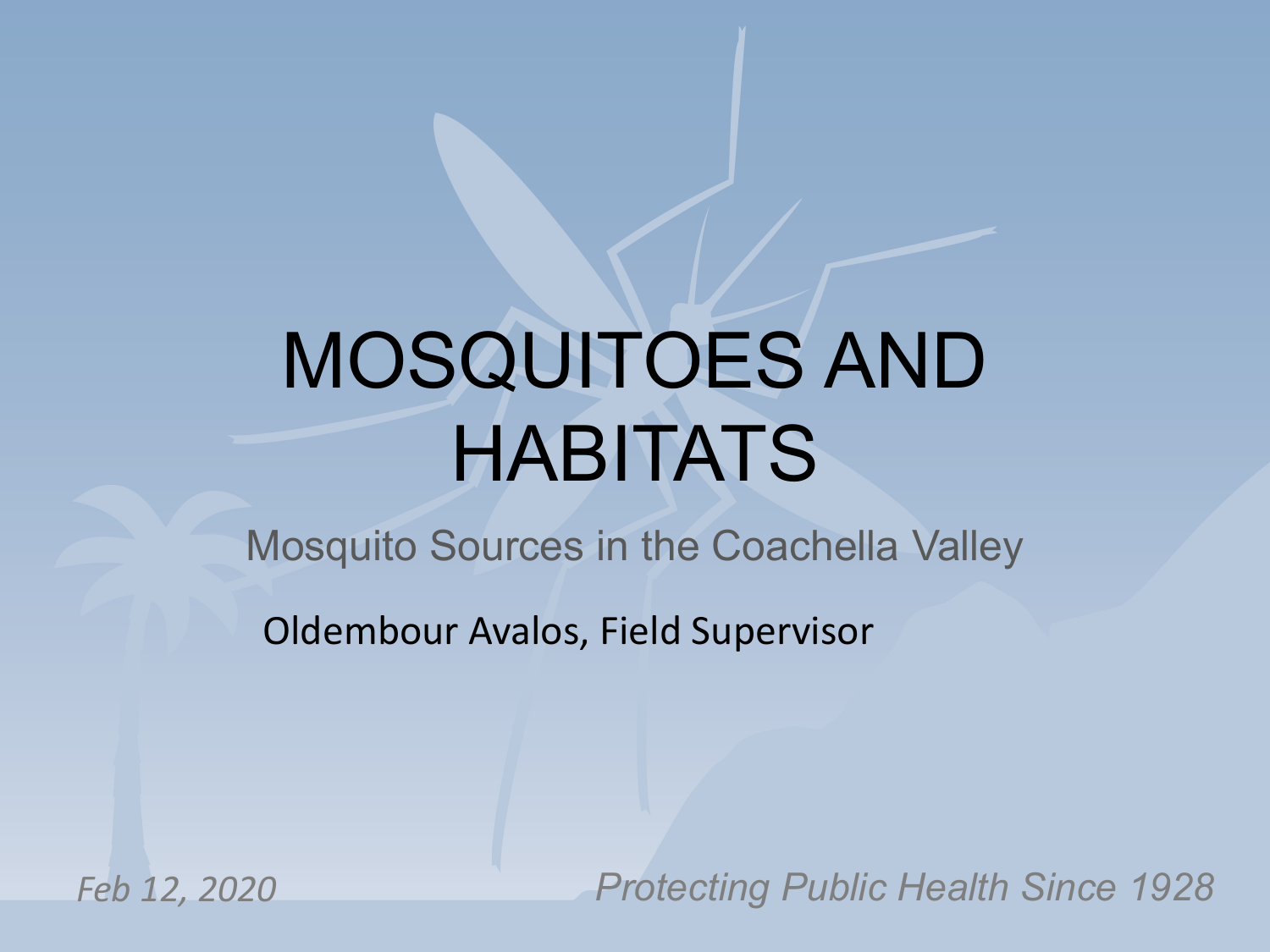# Flood Water Mosquitoes



*Psorophora columbiae*

- *Nuisance mosquito*
- *Significant livestock pest*
- *Mainly associated with flood irrigation; Dates, Pastures, Citrus, Vineyards.*

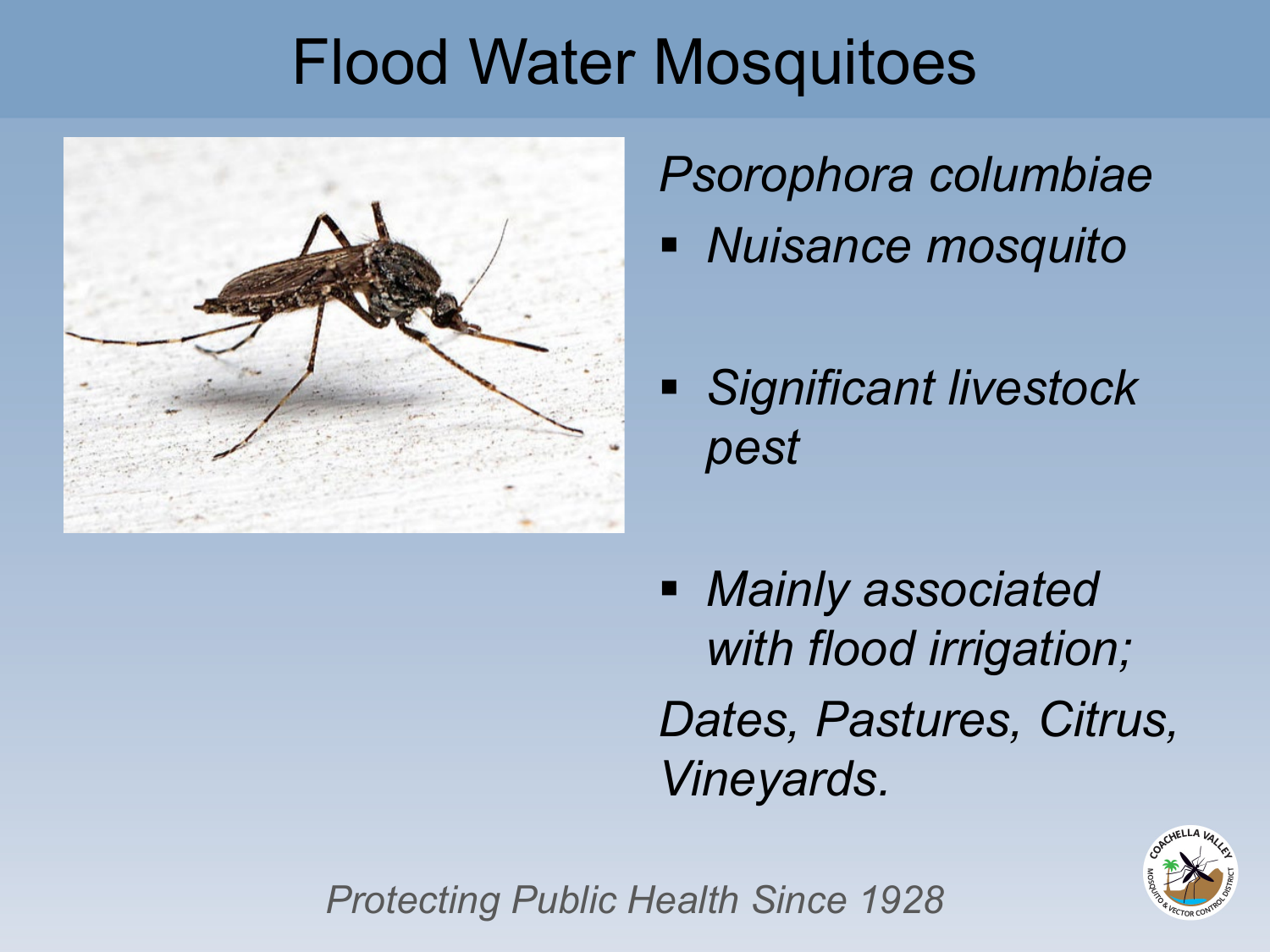# Flood Water Mosquitoes



*Aedes vexans The Inland Floodwater Mosquito, this species is a major nuisance.*

 *Flood irrigation, dates, citrus.* 

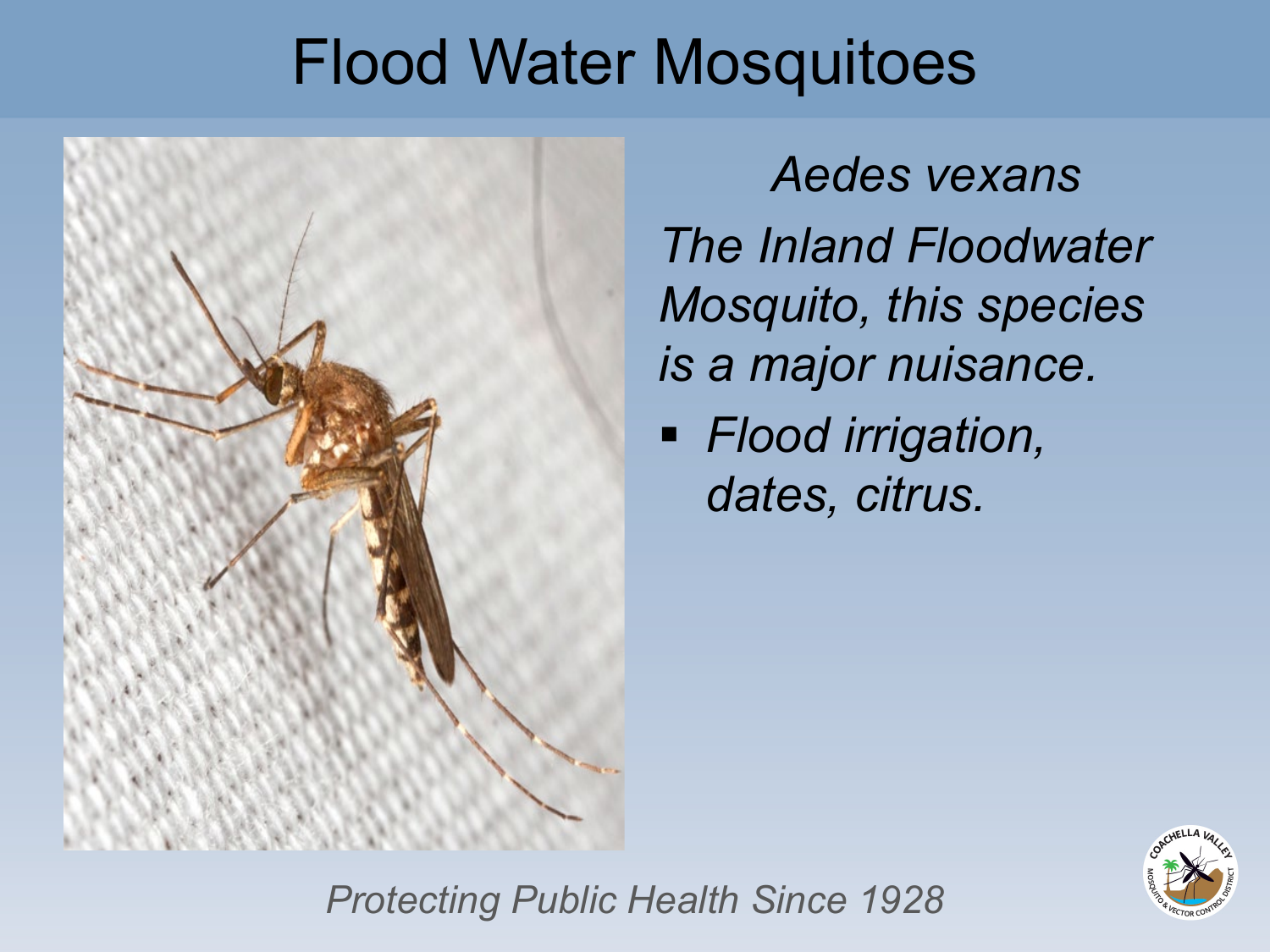# Flood Water Mosquitoes



## *Psorophora columbiae*

# **Protecting Public** *Aedes vexan*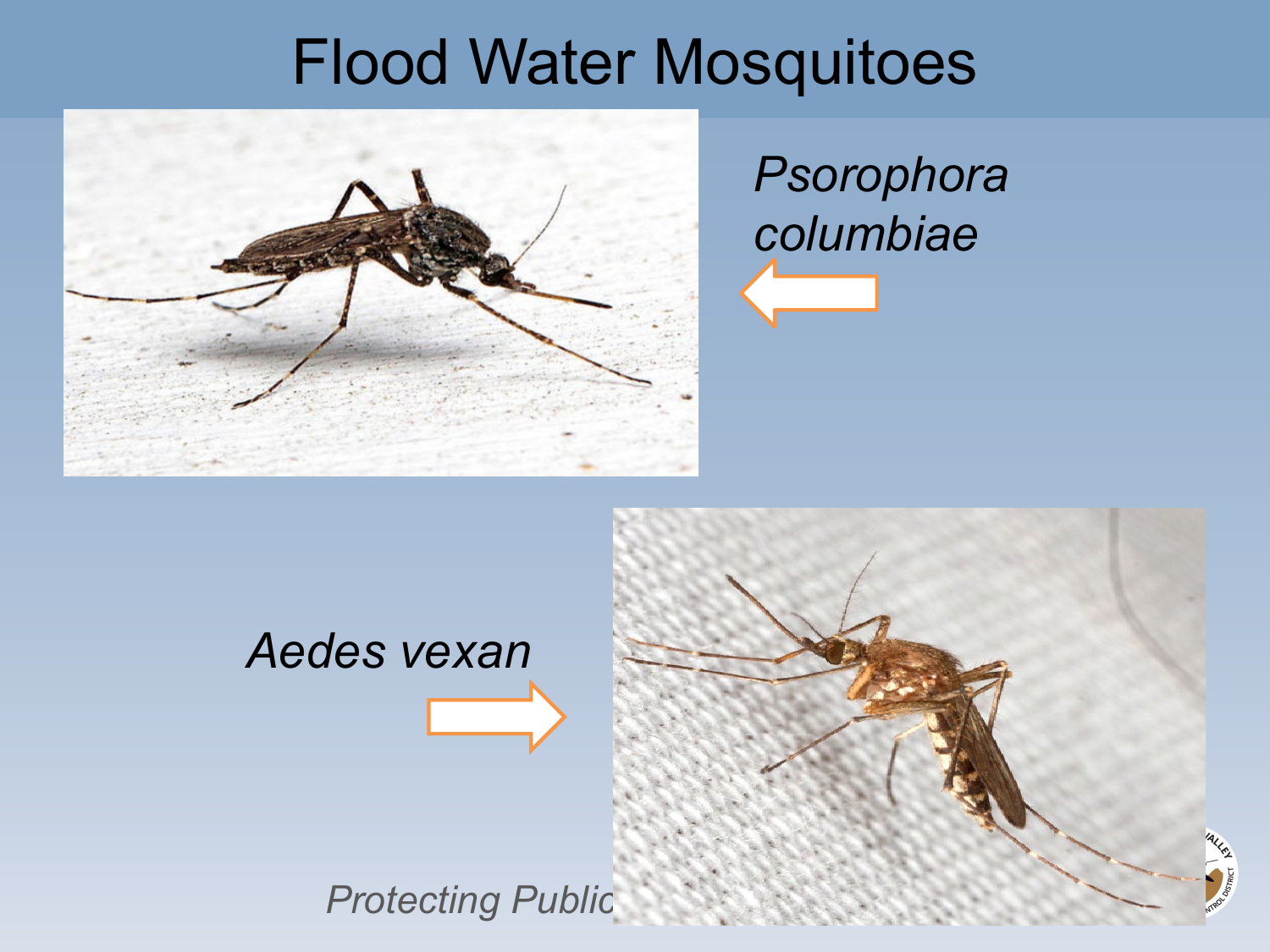# Standing Water Mosquitoes



*Culex tarsalis* The Western Encephalitis Mosquito In many areas, this species is the primary Salvador Vitanza, *Qh.D.* Vector of Western Equine encephalitis, St. Louis encephalitis and West Nile virus.

> **Standing water,** somewhat polluted

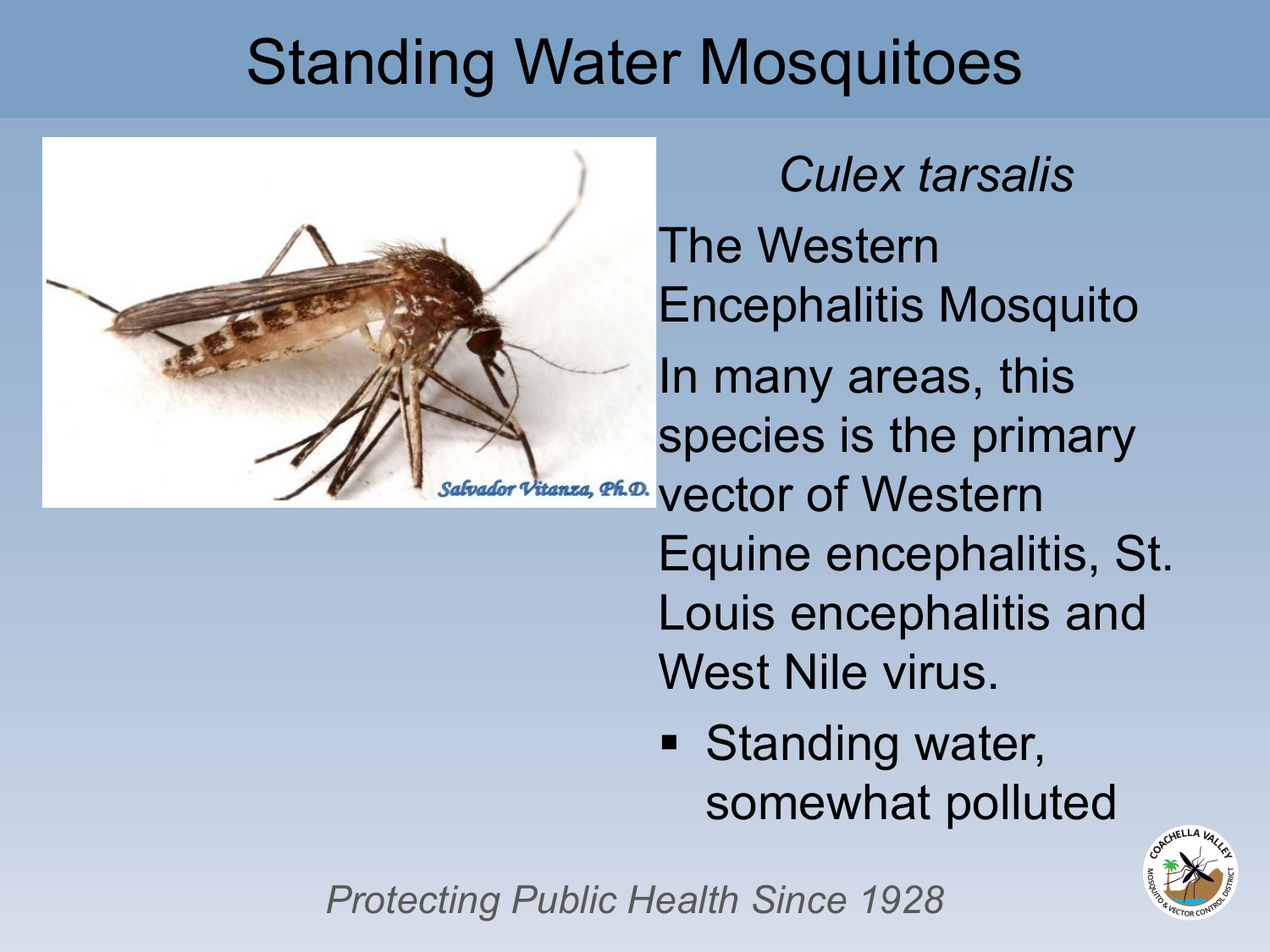# Standing Water Mosquitoes

*Culex quinquefasciatus The southern house mosquito, i*s the vector for avian malaria and arborviruses including Western Equine encephalitis, St. Louis encephalitis and West Nile virus.

**University of Florida** 

**Standing water,** stagnant, polluted water.

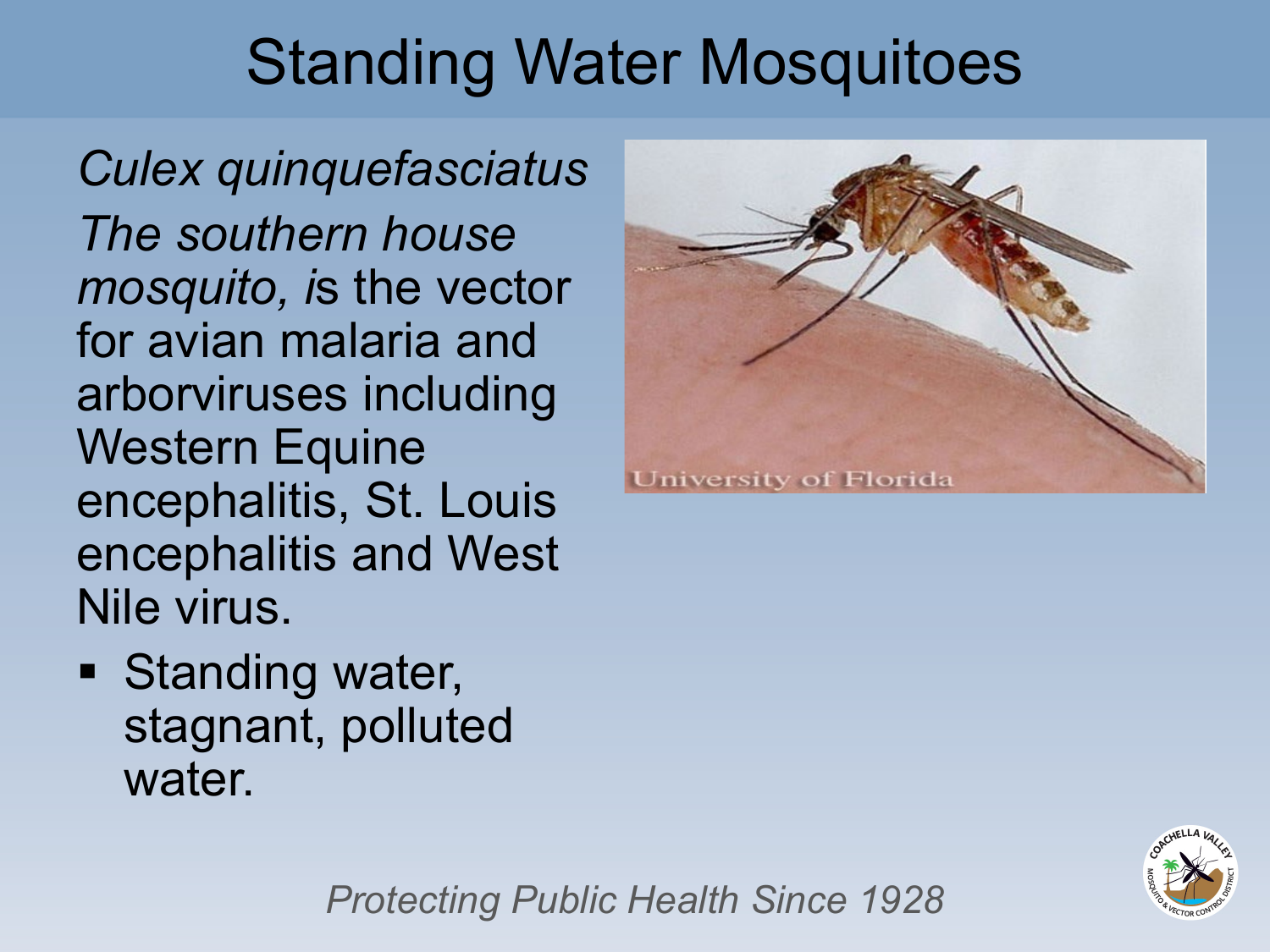# Standing Water Mosquitoes



#### *Culex Tarsalis*



# *Culex quinquefasciatus*

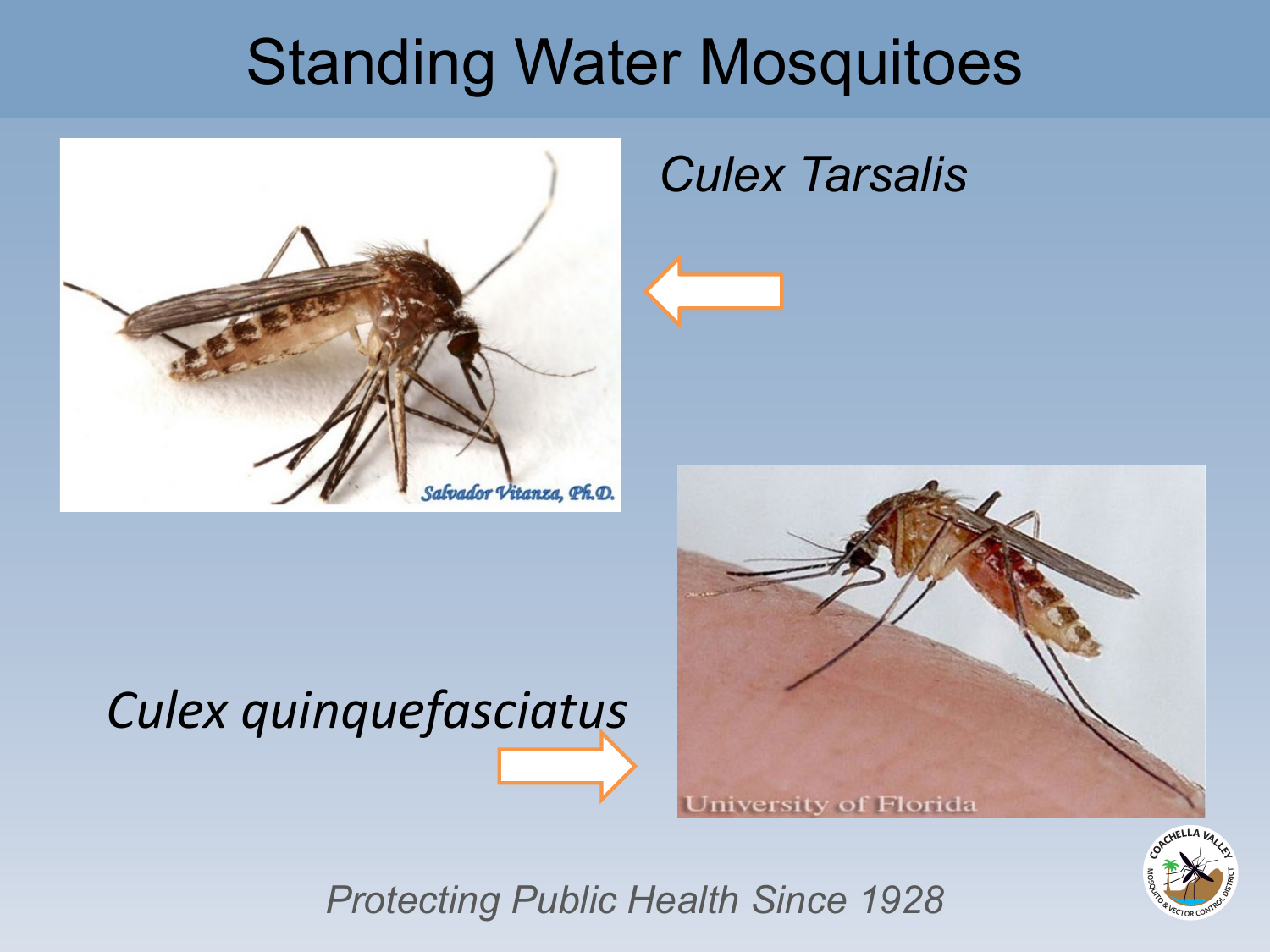# Invasive *Aedes* Mosquitoes



#### *Aedes aegypti*

#### *Aedes albopictus*



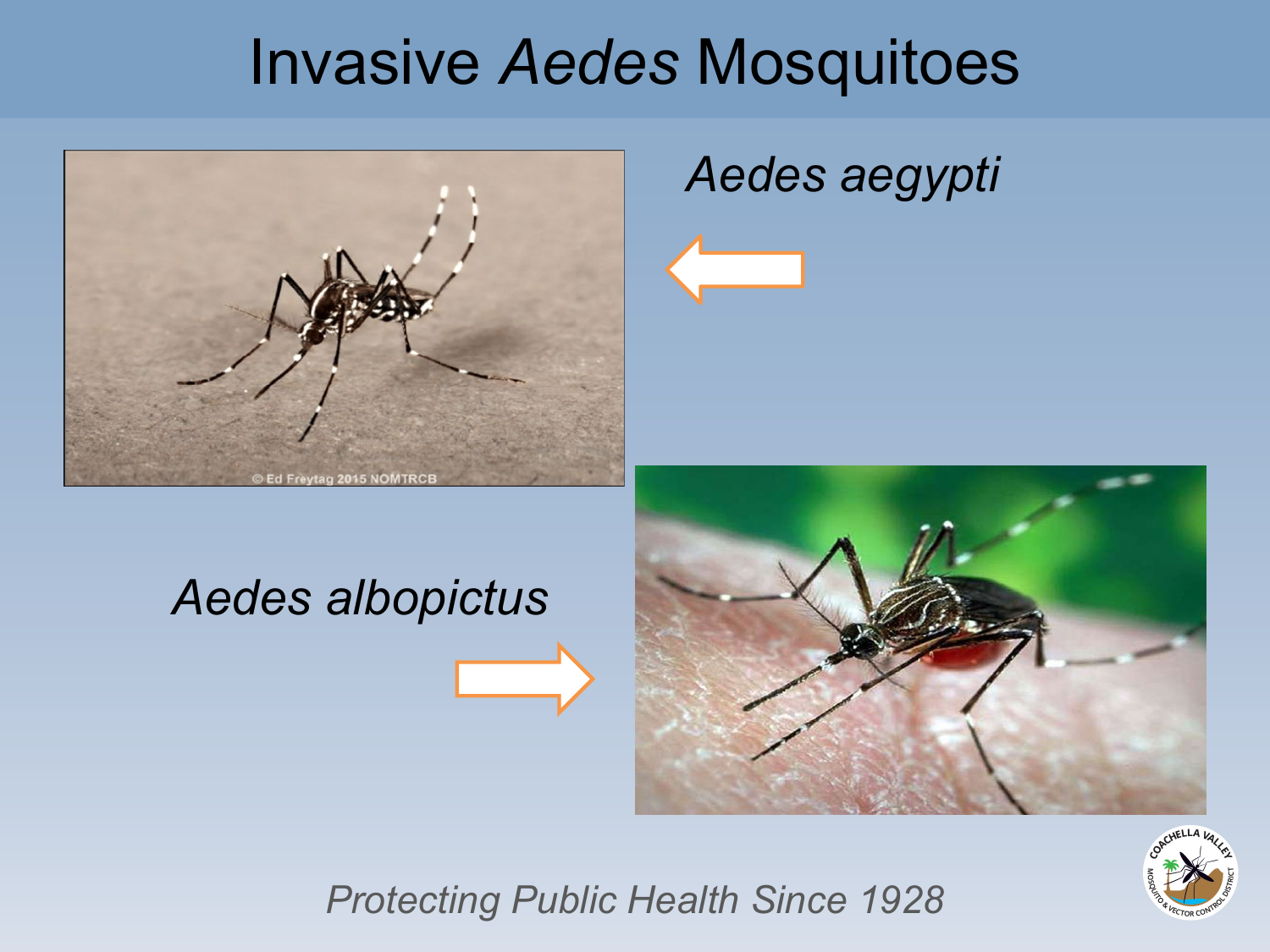# Invasive *Aedes* Mosquitoes



Detected on 2016

*Aedes aegypti* The yellow fever mosquito, live near and prefer to feed on people, they can spread dengue fever, chickungunya and zika virus.

**Container breeder,** buckets, planters, any small container that holds water.